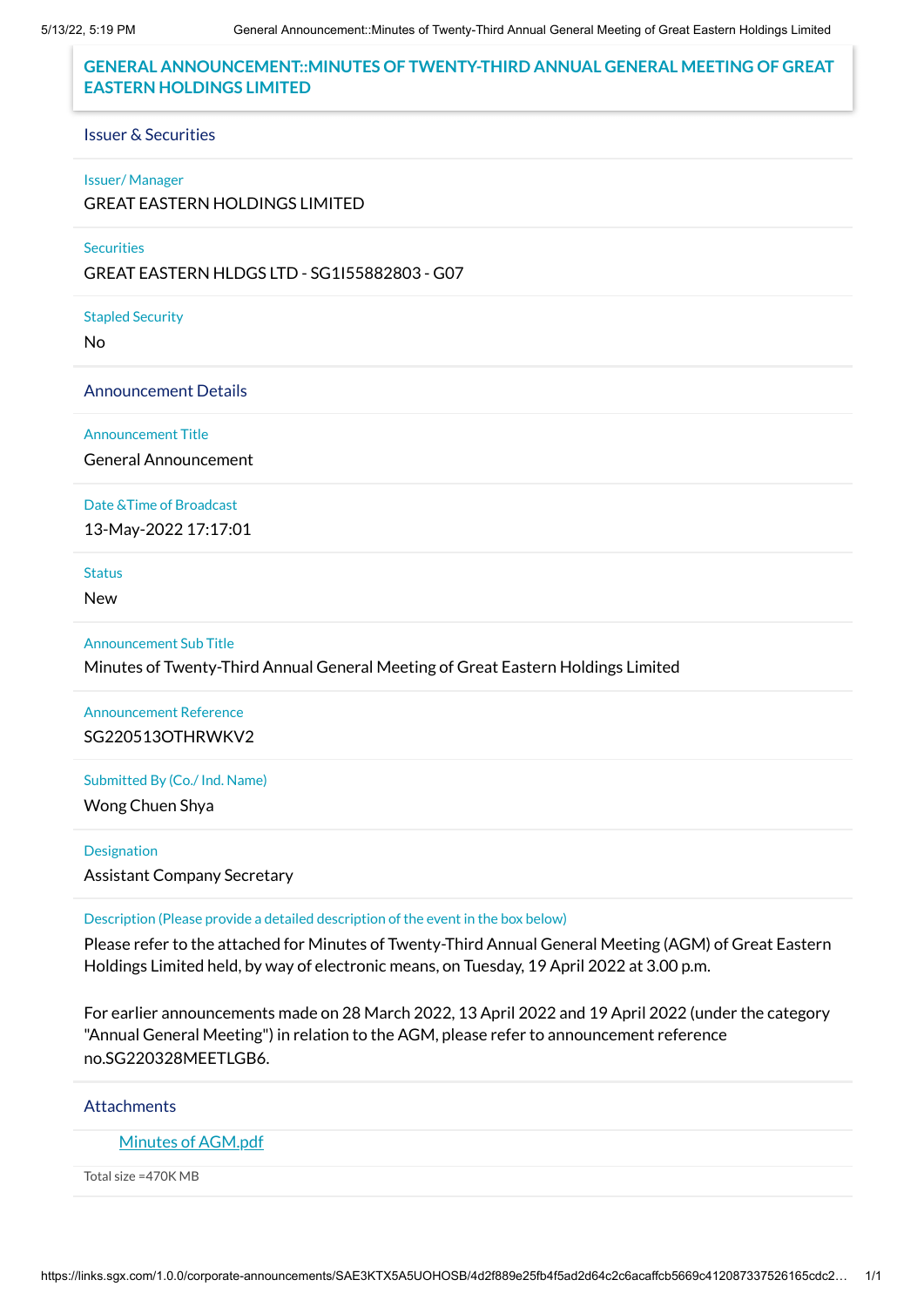# **GREAT EASTERN HOLDINGS LIMITED (Incorporated in the Republic of Singapore) (Company Registration Number: 199903008M)**

Minutes of the Twenty-Third Annual General Meeting of Great Eastern Holdings Limited (hereinafter referred to as "GEH" or the "Company"; where reference is made to the Company and its consolidated subsidiaries, the term "Great Eastern" is used) held on Tuesday, 19 April 2022 at 3.00 pm by way of electronic means.

### **PRESENT**:

**Directors**

In Person Mr Koh Beng Seng, Chairman (also appointed as proxy by Members) Mr Law Song Keng Mr Lee Fook Sun Mr Kyle Lee Mr Wee Joo Yeow Ms Helen Wong Through live webcast Mr Ng Chee Peng Mr Soon Tit Koon Mrs Teoh Lian Ee Mr Thean Nam Yew

#### **Directors of Principal Insurance Subsidiaries**

Through live webcast or audio conference Ms Mimi Ho Mr Norman Ip Mr Lee Boon Ngiap Mr Leo Mun Wai Mr Koh Poh Tiong

#### **In Attendance**

| In person                    |                                                  |
|------------------------------|--------------------------------------------------|
| Mr Khor Hock Seng            | <b>Group Chief Executive Officer</b>             |
| Through live webcast         |                                                  |
| Ms Jennifer Wong Pakshong    | <b>Company Secretary</b>                         |
| Mr Koopmans Hans Bernardus   | PricewaterhouseCoopers LLP, Auditor              |
| Ms Yap Lune Teng             | Allen & Gledhill LLP, Legal Adviser              |
| Ms Cecilia Foo               | M&C Services Private Limited, Share Registrar    |
| Mr Andrew Teoh               | TS Tay Public Accounting Corporation, Scrutineer |
| <b>GEH Senior Management</b> |                                                  |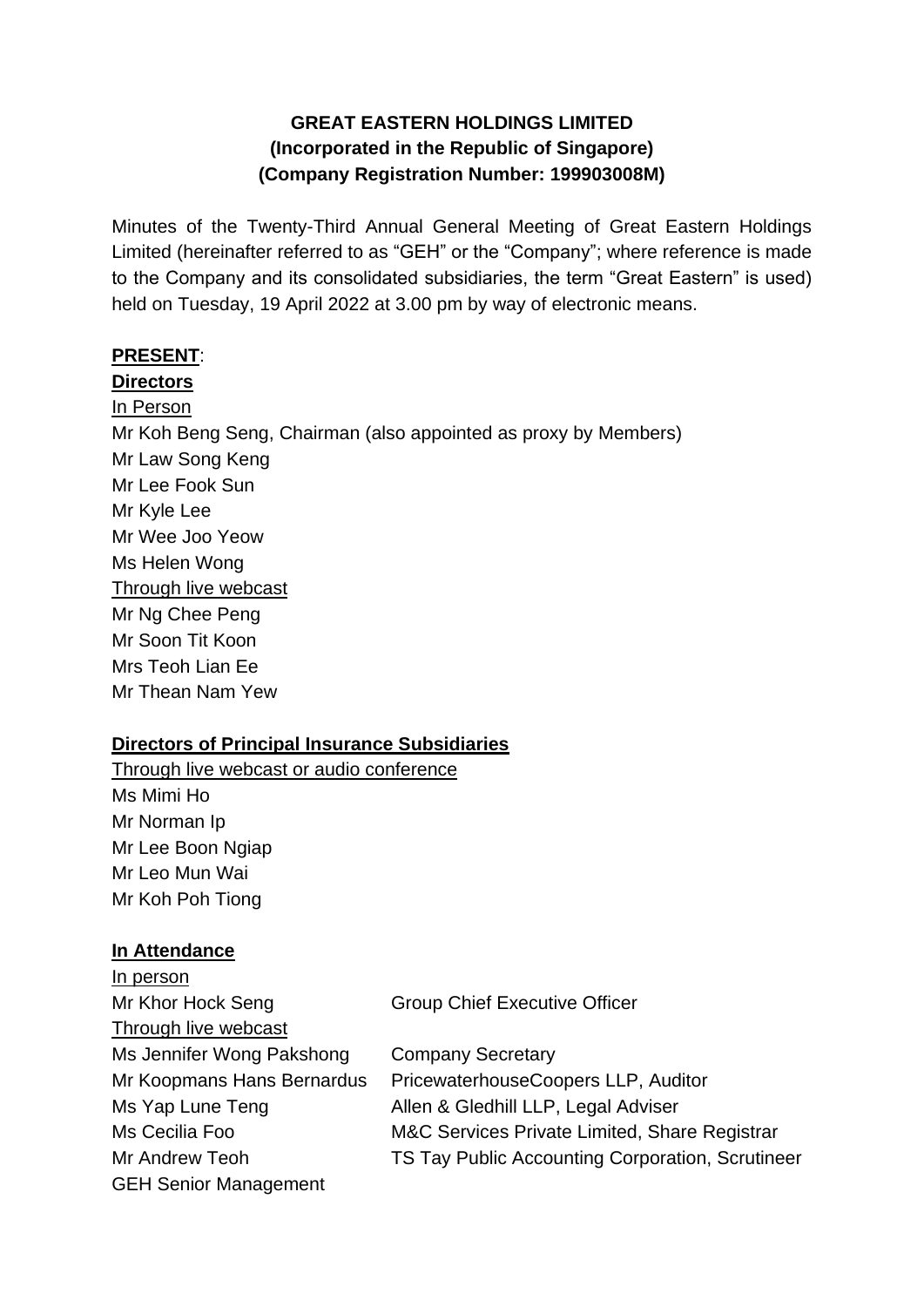### **Members and Attendees**

Through live webcast or audio conference As set out in the attendance records maintained by the Company

### **WELCOME TO MEETING**

On behalf of the Board of Directors, the Chairman welcomed shareholders of the Company to the Company's virtual Twenty-Third Annual General Meeting ("AGM" or the "Meeting").

The Chairman expressed his regret that as a precautionary measure due to the current COVID-19 situation in Singapore, shareholders were unable to attend the Meeting in person and hoped that the webcast would give shareholders the opportunity to participate virtually and be informed of the outcome of the resolutions proposed at the Meeting.

The Chairman said the Meeting had been convened and held by electronic means pursuant to the COVID-19 (Temporary Measures) (Alternative Arrangements for Meetings for Companies, Variable Capital Companies, Business Trusts, Unit Trusts and Debenture Holders) Order 2020, which allowed the Company to put in place alternative arrangements for its AGM. The Chairman added that shareholders who accessed the Meeting by electronic means would be regarded as being present by electronic means and named in attendance lists.

### **COMMENCEMENT AND NOTICE OF MEETING**

As the requisite quorum was present, the Chairman called the Meeting to order.

The Notice of AGM issued on 28 March 2022 was taken as read.

The Chairman informed the Meeting that as the Chairman of the Meeting, he had been appointed as proxy by shareholders to vote on their behalf at the Meeting. Accordingly, he would be voting, or abstaining from voting, on behalf of such shareholders according to their specific instructions on each resolution. Proxy forms submitted by the 72-hour cut-off time before the Meeting had been checked and the number of votes that he had been directed to cast for and against, and the number of shares in respect of which he had been directed to abstain from voting on, for each motion had been verified by the scrutineers.

Voting was conducted by poll, and the results of the poll for each resolution would be announced during the course of the Meeting.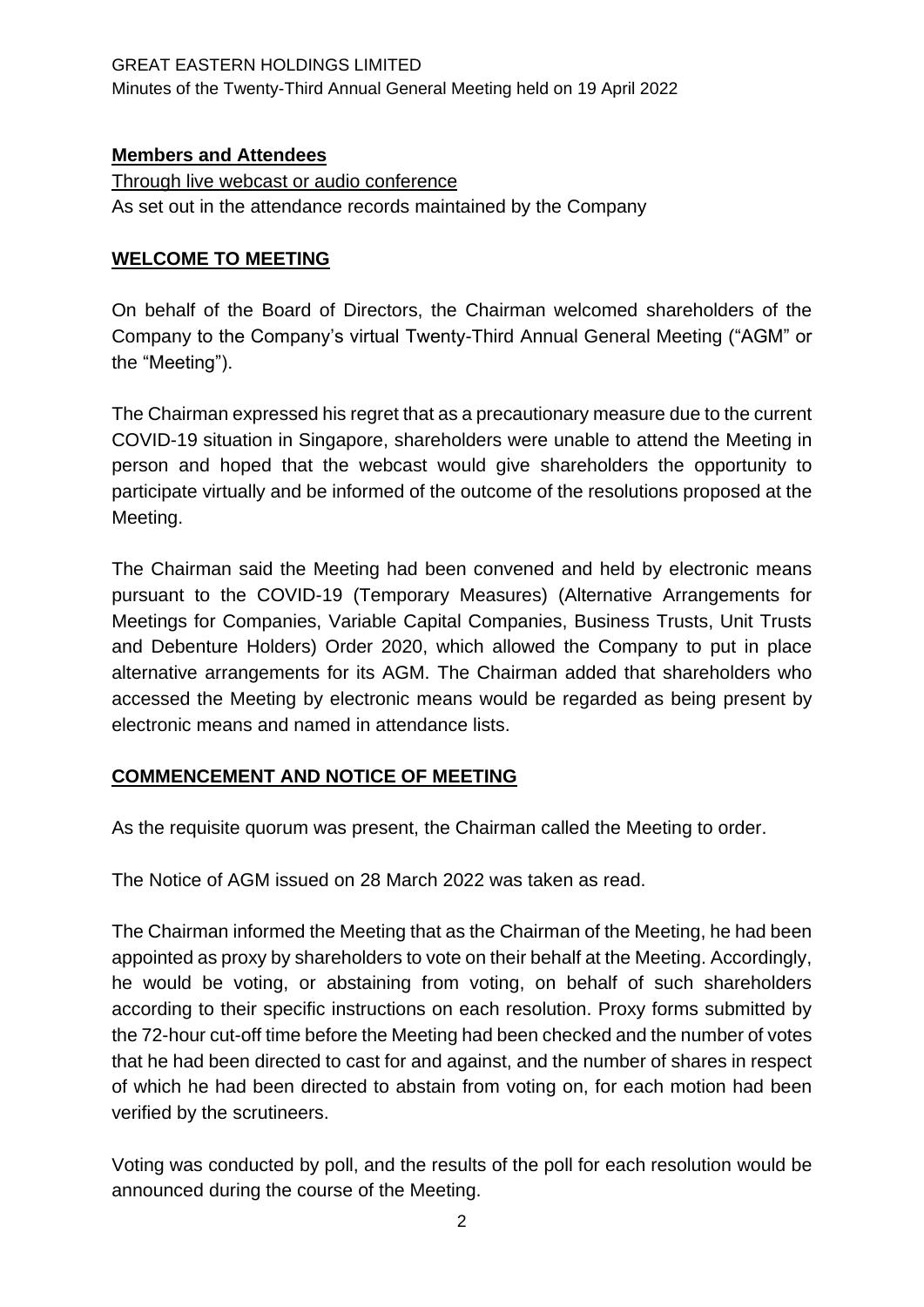# **TRIBUTE TO RETIRED DIRECTOR**

The Chairman expressed the Company's appreciation to Mr Norman Ip, who had stepped down from the Board on 28 February 2022. The Chairman said that Great Eastern had benefitted from Mr Norman Ip's invaluable contributions and wise counsel over the past 12 years. The Chairman placed on record the Board's sincere gratitude for Mr Norman Ip's board service and wished him the very best ahead.

# **INTRODUCTION OF DIRECTORS**

The Chairman introduced the Directors and Group Chief Executive Officer ("Group CEO") of the Company and Directors of the principal insurance subsidiaries in Singapore and Malaysia, who attended the Meeting in person or through electronic means.

The Chairman also welcomed Ms Helen Wong, who was appointed as a Director and a member of the Executive Committee, the Nominating Committee and the Risk Management Committee of the Company on 30 April 2021.

### **REFLECTIONS ON DEVELOPMENTS IN 2021**

Before moving on to the first order of business, the Chairman shared some reflections on developments in 2021.

The Chairman said that in 2021, while the global economy rebounded from the pandemic induced recession in 2020, the recovery of many regional economies continued to be adversely impacted by the re-imposition of movement constraints as new infection waves surfaced. As the roll-out of vaccination programs gathered momentum, restrictions on social mobility gradually eased across the world and economic activities started to normalise. Nevertheless, economic recovery had been uneven and continued to be challenged by new waves of infections arising from new COVID-19 variants. Supply chain disruptions, labour shortages and rising inflation accompanied the recovery, with prices increasing rapidly particularly in food and energy. This uncertainty impacted market sentiments as reflected in heightened volatility in financial markets, which increased the challenges faced in managing Great Eastern's assets.

Great Eastern continued to deliver strong performance for 2021 despite the challenging business environment: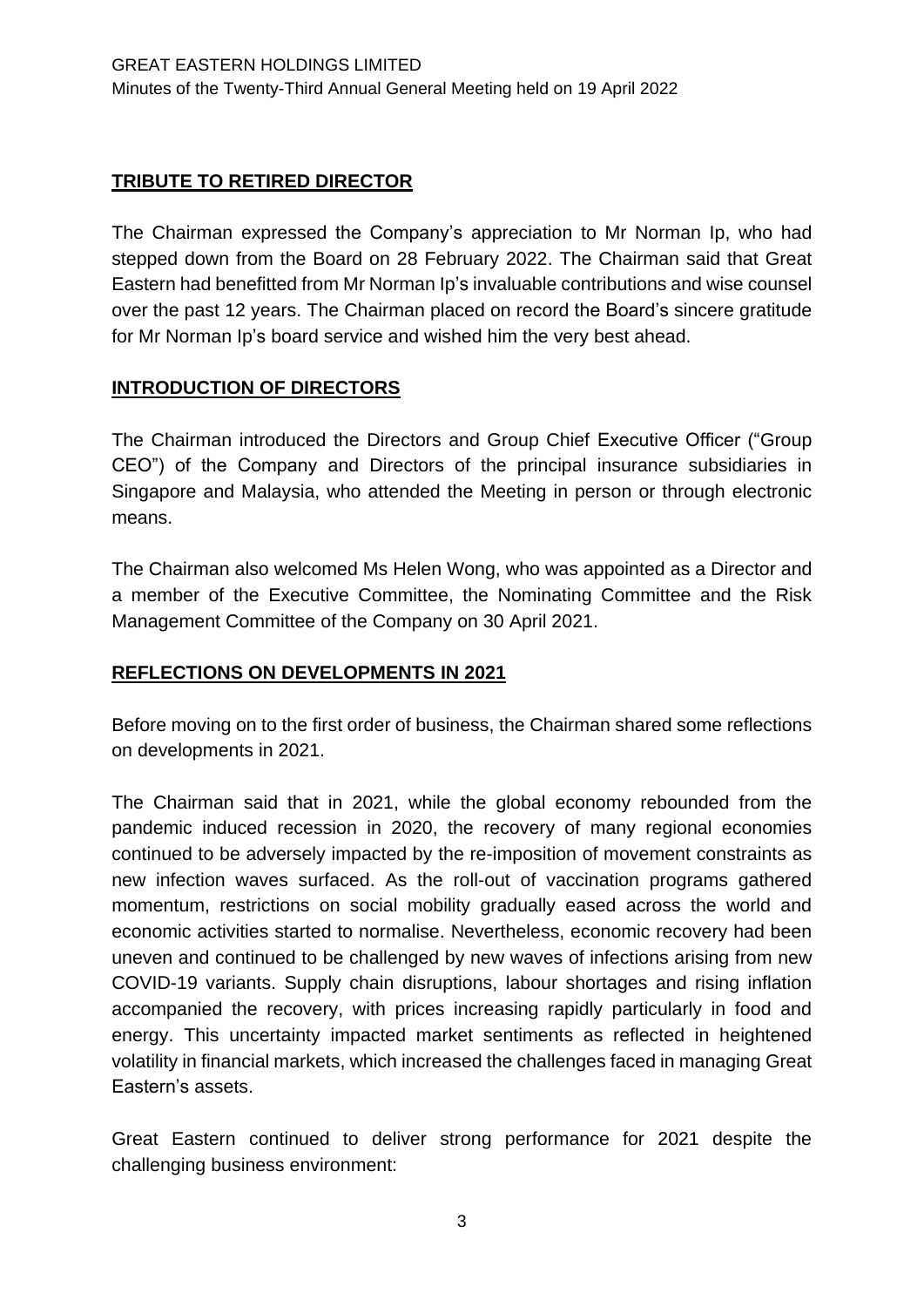#### GREAT EASTERN HOLDINGS LIMITED

Minutes of the Twenty-Third Annual General Meeting held on 19 April 2022

- Total Weighted New Sales grew by 27% to S\$1.97 billion, as Great Eastern's strong product proposition resonated with its customer base, and distribution network.
- New Business Embedded Value increased by 20% to S\$803.6 million.
- Profit Attributable to Shareholders reported a 16% increase to S\$1.11 billion.

Despite the good performance, the pandemic had highlighted the need for Great Eastern to reshape its corporate strategies and business model to effectively capitalise on opportunities presented, thereby enabling Great Eastern to weather challenges across all fronts. Great Eastern maintained its market leadership positions in Singapore and Malaysia. Great Eastern's strong balance sheet and prudent portfolio management capabilities had allowed Great Eastern to withstand the volatile market conditions throughout the year.

Despite the difficult environment, Great Eastern's solid and resilient performance was anchored on a strong risk and compliance culture, with the Board playing a key role in setting the governance standards to meet its stakeholders' expectations. The Chairman thanked Board members and Senior Management for their efforts in this area. He said Great Eastern operated within parameters and constraints that were calibrated to the Board-approved risk appetite and, as Great Eastern strived for excellence, it would vow to always uphold the highest standards of corporate governance, transparency and disclosure.

The Chairman said that technology and data would continue to drive Great Eastern's business operations and decisions. Great Eastern would accelerate the pace of its digital-enabled transformation strategy to pivot its operating model and improve its customer engagements, as it invested in the people and infrastructure to strengthen its operations. The key to this would be Great Eastern's firm focus on customercentricity. Great Eastern had established the Centre for Design, Insights and Innovation in 2021 to harness customer insights through deeper interactions with customers and from data. The centre aimed to deliver even better product propositions and bring greater value to customers, so that Great Eastern could continue to meet and exceed their expectations. Great Eastern had augmented its digital platforms with more comprehensive services to allow its customers to address their needs at their convenience. Great Eastern was building capabilities to provide more accurate and indepth analysis to support data-driven management and business decision-making, while fostering a culture that safeguarded and used data for the benefit of its customers.

The Chairman said that with the increased pace of digital transformation and the rise of remote working, Great Eastern faced increasing exposure to cyber security threats.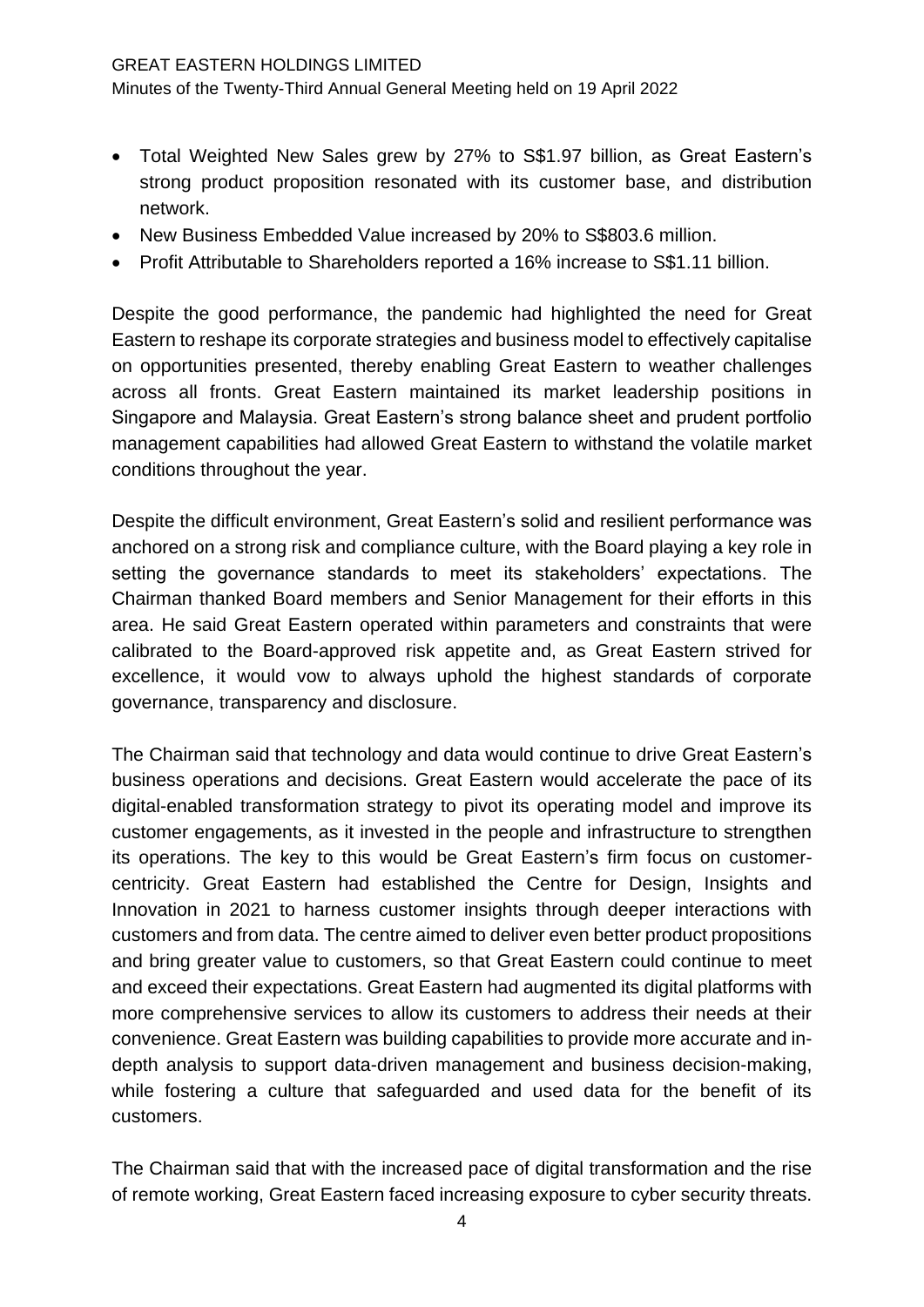Great Eastern had upgraded and re-modelled its technology infrastructure, allowing Great Eastern to strengthen its cyber defences, to enable Great Eastern to stay ahead of threats and deliver a secure business operating environment.

The Chairman added that Environment, Social and Governance considerations had increasingly become an integral part of how Great Eastern operated its business. Great Eastern had made strides integrating sustainability into its business operations and organisational culture, by accelerating efforts to minimise its carbon footprint and integrating climate risk considerations into both its insurance and investment portfolios. In Great Eastern's Sustainability Report 2021, Great Eastern would unveil its carbon reduction plan and its new target to achieve net zero operational emissions by 2025. The Sustainability Report 2021 would be published as a standalone and digital-only publication on Great Eastern's website by May 2022. The report would provide details of Great Eastern's approach to sustainability which was based on responsible insurance and investment, responsible business practices, and the social impact from improving people's lives. As a leading regional insurer, doing its part in contributing to the community was important to Great Eastern.

In Singapore, Great Eastern had offered the GREAT Covid Care Plan, a complimentary post-vaccination protection plan with hospital cash benefits covering both local and overseas hospitalisation. In Malaysia, Great Eastern had launched a COVID-19 Medical Plan Coverage Programme for customers with eligible medical plans against COVID-19 complications. During this period, Great Eastern had also contributed to a wide range of causes such as supporting financial literacy, green citizenry and providing financial aid to the needy and vulnerable.

The Chairman said that on the regulatory front, regulators had continued their focus on strengthening financial institutions' risk management and compliance controls on data protection and combating cyber threats. Great Eastern would adopt the Singapore Financial Reporting Standards (International) or SFRS(I) 17 on 1 January 2023. This would be the new accounting standard covering recognition and measurement, presentation and disclosures. This standard would result in an important change to the accounting policies for insurance contract liabilities of Great Eastern. Great Eastern was on track to implement this standard and would brief shareholders on the developments in due course.

The Chairman also said that 2022 would be a year of moderation in terms of economic growth, as the path to recovery of each country from the unprecedented COVID-19 shock would likely be uneven. The re-opening of economies and the rebound in global economic activity brought about by the increased demand for goods and services have resulted in a corresponding rise in wages. With global supply chains disrupted from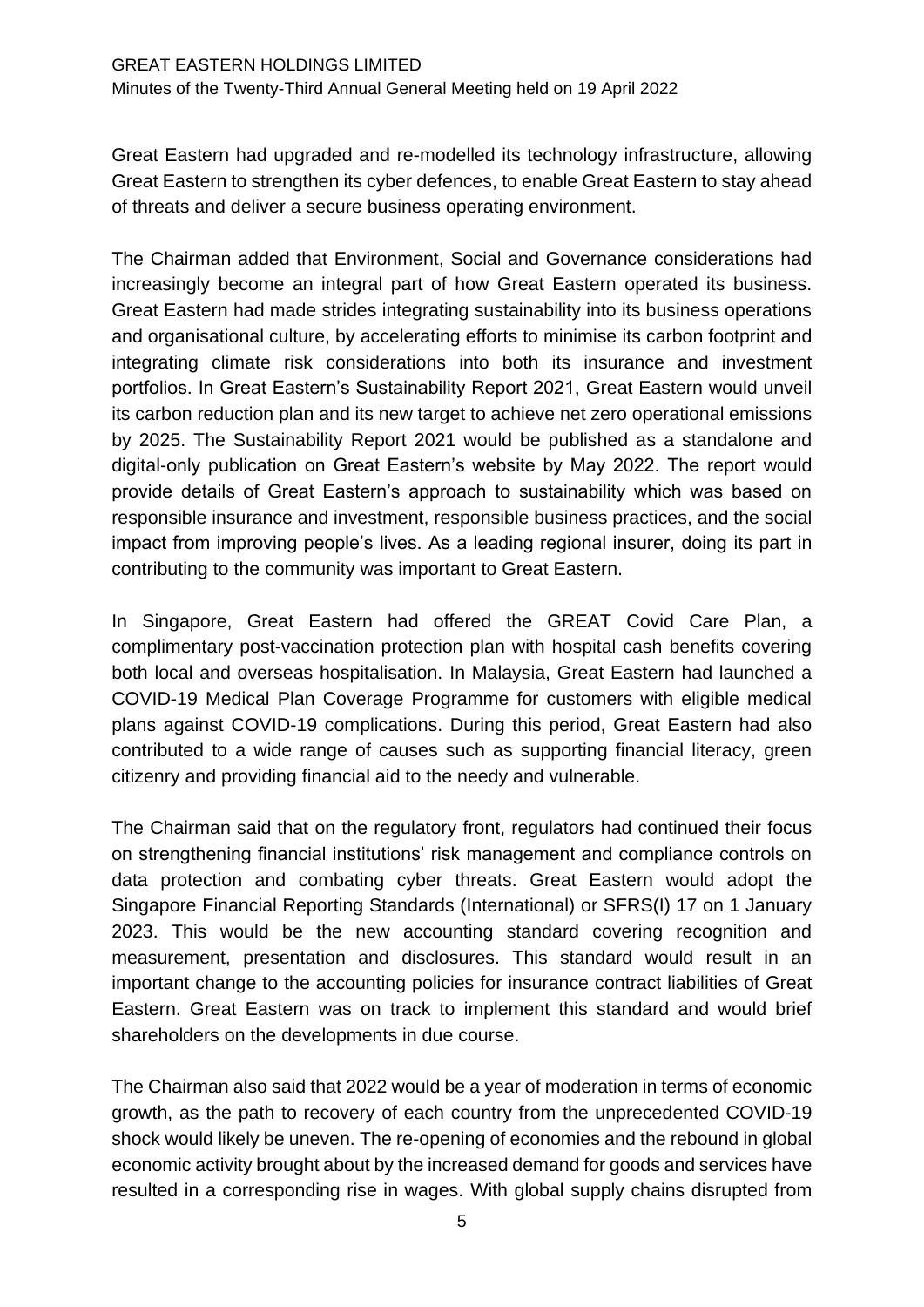COVID infection spikes, the imbalance between demand and supply have driven up inflation. Rising inflation have led to higher bond yields, which could be further elevated by central banks' gradual removal of their ultra-accommodative policy stimulus as they adjusted monetary policies to focus on combating inflation. A series of upward interest rate adjustments were expected in the next one to two years. This was expected to have a negative impact on financial markets and overall business sentiment. It would remain an extremely challenging environment for the management of risk assets. The US-China relationship would remain the key geopolitical dynamic in 2022 and beyond. However, the ongoing war between Russia and Ukraine, both being major suppliers of resources and agricultural products, had led to surging energy and commodity prices in the near term and in turn exacerbated inflationary pressures and raised concerns about slower economic growth. The geopolitical consequences of the war and the ramifications of increased sanctions were issues that an asset manager would have to closely monitor, analyse and respond to appropriately.

The Chairman said that given the uncertain global economic environment and anticipated volatile capital market conditions, it was important that Great Eastern remained vigilant and adopted a prudent approach in its underwriting and investment activities. To improve the resilience of its portfolio against shocks, Great Eastern would focus on building a balanced, well-diversified and high-quality asset portfolio with diversified sources of returns through active risk management. Great Eastern would also continuously strengthen its balance sheet and risk management capabilities, and ensure a strong capital position so that it remained well-positioned to ride out the challenging conditions ahead.

Great Eastern would pursue a disciplined and prudent strategy to grow the business across its key markets. The Chairman said that Great Eastern was committed to being a trusted partner for life, and would continue to Go for GREAT to grow the business and support the evolving needs of its stakeholders for many more years.

The Chairman said that the Company had on 13 April 2022 published on SGXNet its responses to the substantial and relevant questions related to the resolutions to be tabled for approval at the AGM which had been received from shareholders as of 5 April 2022. No further questions had been received from shareholders thereafter.

The Chairman said that if shareholders had further comments and suggestions, these could be sent to the AGM email address provided on the Company's website.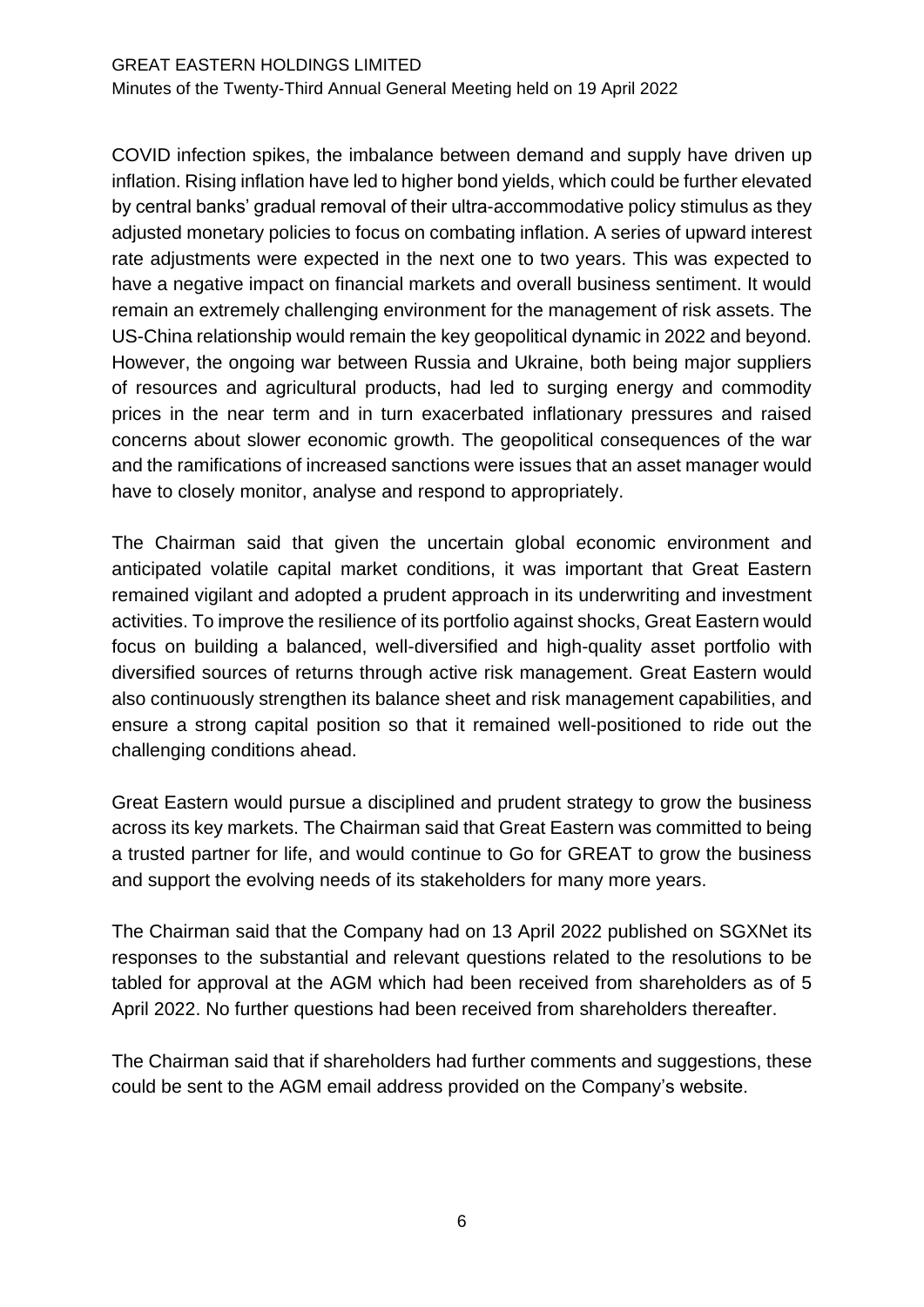# **As Ordinary Business**

# **1 DIRECTORS' STATEMENT, 2021 AUDITED FINANCIAL STATEMENTS AND AUDITOR'S REPORT**

The Chairman moved on to the first item on the agenda, Resolution 1, which was to receive and adopt the Directors' Statement, the Company's audited Financial Statements and the Auditor's Report for the financial year ended 31 December 2021.

The Chairman proposed the motion.

The motion was put to the vote and the results were as follows:

|         | No. of shares | Percentage |
|---------|---------------|------------|
| For     | 429,871,572   | 100.00%    |
| Against | 7,908         | $0.00\%$   |

The following Resolution 1 was carried:

# **Resolution No. 1 – Adoption of Directors' Statement, 2021 audited Financial Statements and Auditor's Report**

RESOLVED that the Directors' Statement and the audited Financial Statements for the financial year ended 31 December 2021 and the Auditor's Report thereon be adopted.

# **2 FINAL DIVIDEND**

Resolution 2 was to approve the final dividend for the year. The Board recommended a final one-tier tax exempt dividend of 55 cents per ordinary share for the financial year ended 31 December 2021, which together with the ten cents per ordinary share declared as an interim dividend, amounted to the total dividend payout in 2021 of 65 cents per ordinary share.

The Chairman proposed the motion.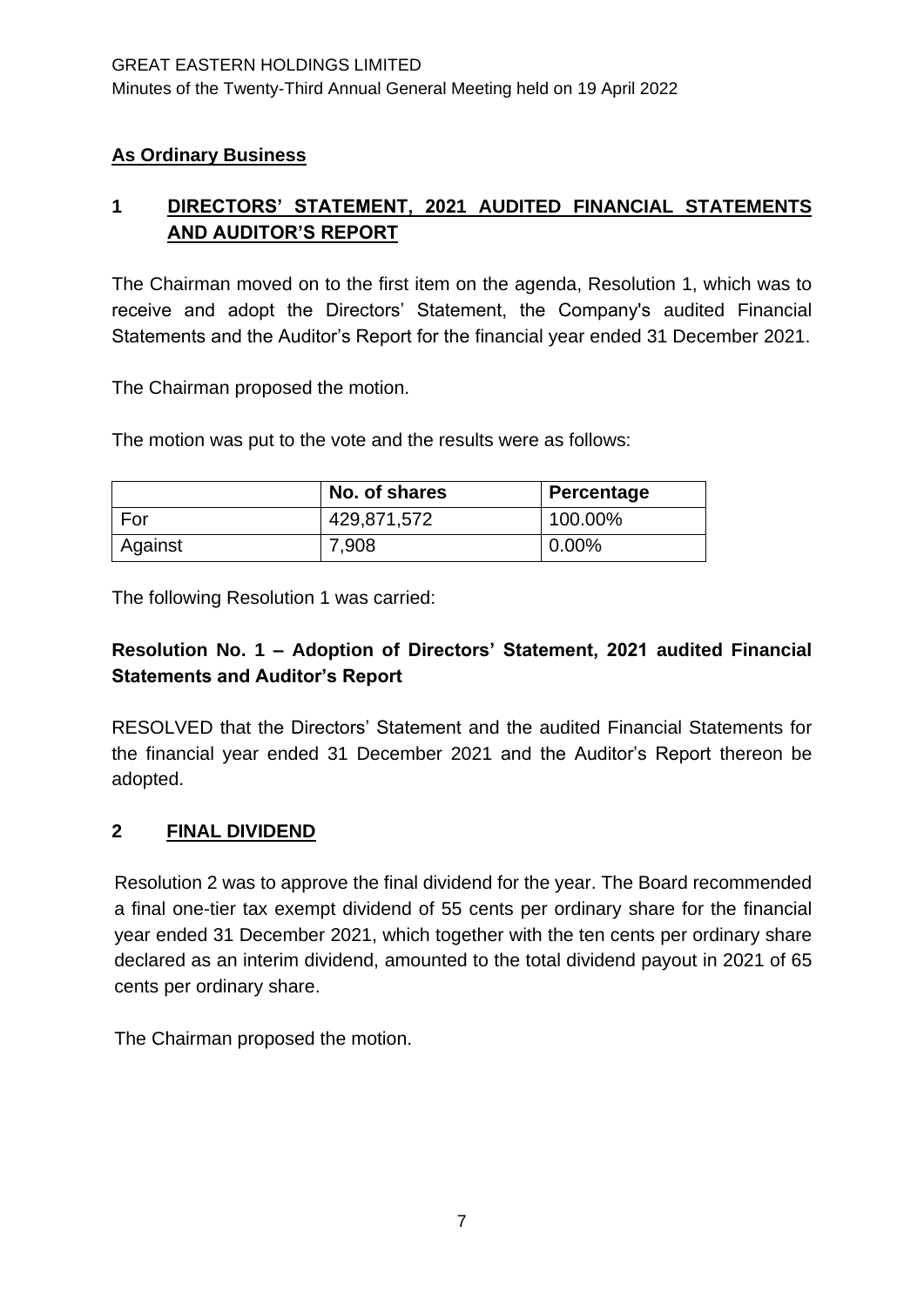The motion was put to the vote and the results were as follows:

|         | No. of shares | Percentage |
|---------|---------------|------------|
| For     | 429,956,872   | 100.00%    |
| Against | 7,908         | $0.00\%$   |

The following Resolution 2 was carried:

# **Resolution No. 2 – Final one-tier tax exempt dividend of 55 cents per ordinary share**

RESOLVED that a final one-tier tax exempt dividend of 55 cents per ordinary share in respect of the financial year ended 31 December 2021 be approved.

# **3 RE-ELECTION OF DIRECTORS**

Resolution 3(a) related to the re-election of Directors who were retiring by rotation pursuant to Article 97 of the Company's Constitution.

As the next item on the agenda, Resolution 3(a)(i) related to the re-election of Mr Koh Beng Seng as a Director of the Company, Mr Koh Beng Seng handed the Meeting over to Mr Lee Fook Sun to chair.

# **3(a)(i) RE-ELECTION OF MR KOH BENG SENG**

Resolution 3(a)(i) related to the re-election of Mr Koh Beng Seng as a Director of the Company.

Upon his re-election, Mr Koh Beng Seng would continue to serve as the Chairman of the Board, the Executive Committee and the Risk Management Committee, and as a member of the Nominating Committee, the Remuneration Committee and the Sustainability Committee.

Mr Lee Fook Sun proposed the motion.

The motion was put to the vote and the results were as follows:

|         | No. of shares | Percentage |
|---------|---------------|------------|
| For     | 425,821,387   | 99.06%     |
| Against | 4,058,193     | 0.94%      |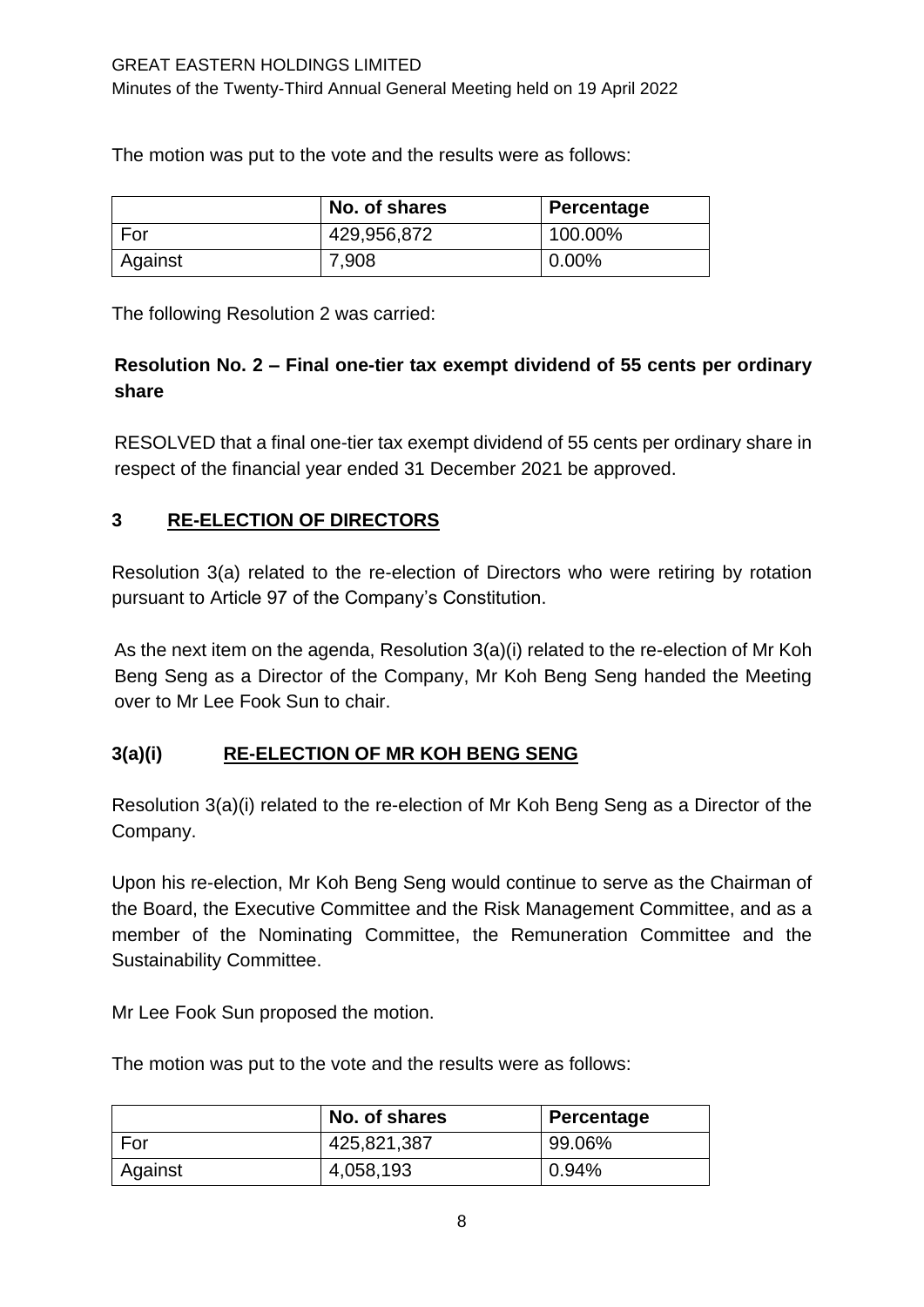The following Resolution 3(a)(i) was carried:

## **Resolution No. 3(a)(i) – Re-election of Mr Koh Beng Seng**

RESOLVED that Mr Koh Beng Seng, who retired by rotation under Article 97 of the Constitution of the Company and being eligible, be re-elected as a Director of the Company.

Mr Lee Fook Sun returned the chair of the Meeting to Mr Koh Beng Seng.

# **3(a)(ii) RE-ELECTION OF MR LAW SONG KENG**

Resolution 3(a)(ii) related to the re-election of Mr Law Song Keng as a Director of the Company.

Upon his re-election, Mr Law Song Keng would continue to serve as a member of the Audit Committee, the Risk Management Committee and the Sustainability Committee.

The Chairman proposed the motion.

The motion was put to the vote and the results were as follows:

|         | No. of shares | Percentage |
|---------|---------------|------------|
| For     | 429,631,885   | 99.94%     |
| Against | 247,695       | 0.06%      |

The following Resolution 3(a)(ii) was carried:

### **Resolution No. 3(a)(ii) – Re-election of Mr Law Song Keng**

RESOLVED that Mr Law Song Keng, who retired by rotation under Article 97 of the Constitution of the Company and being eligible, be re-elected as a Director of the Company.

### **3(a)(iii) RE-ELECTION OF MR KYLE LEE**

Resolution 3(a)(iii) related to the re-election of Mr Kyle Lee as a Director of the Company.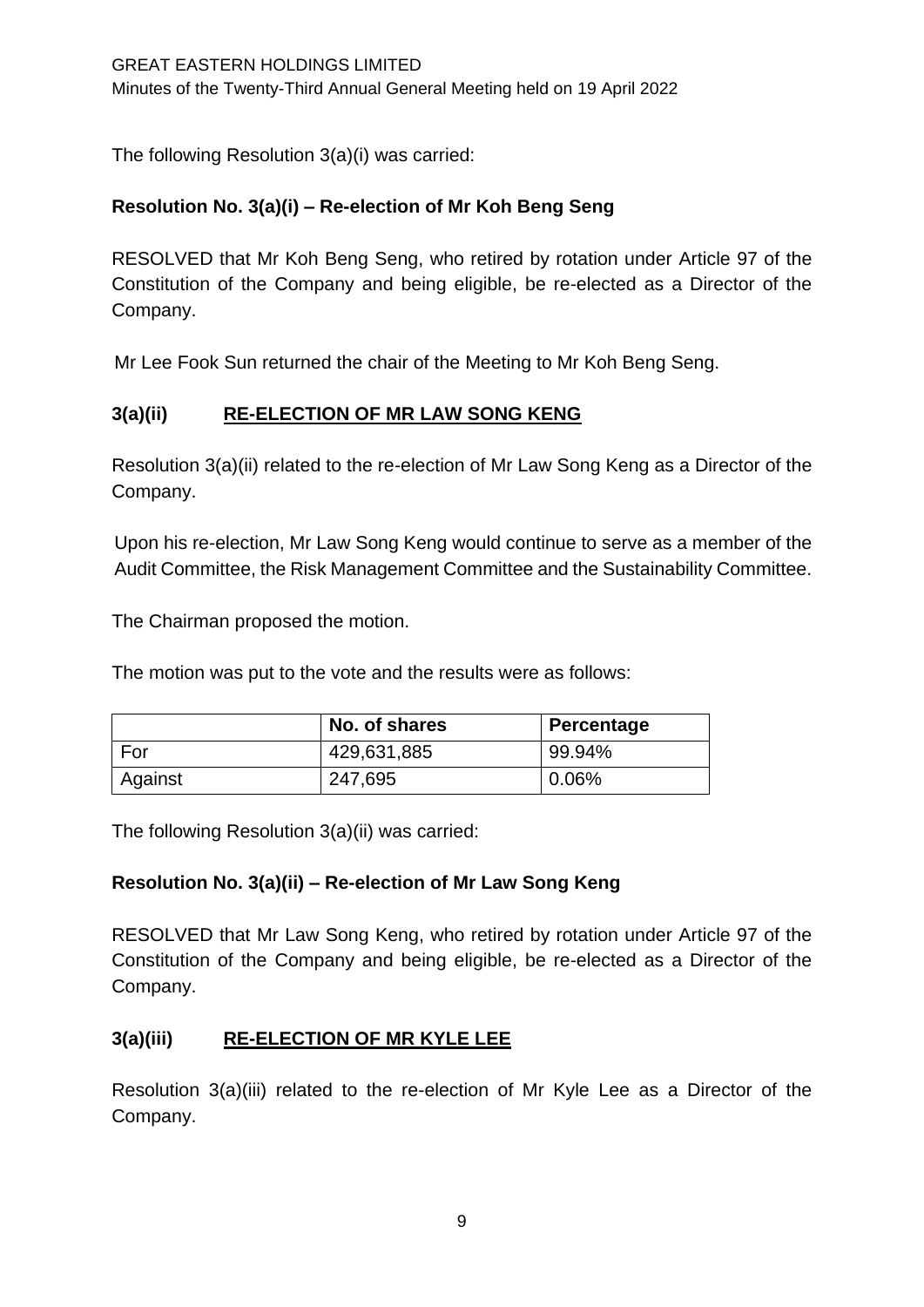Upon his re-election, Mr Kyle Lee would continue to serve as the Chairman of the Audit Committee and a member of the Executive Committee and the Nominating Committee.

The Chairman proposed the motion.

The motion was put to the vote and the results were as follows:

|         | No. of shares | Percentage |
|---------|---------------|------------|
| For     | 422,838,194   | 98.36%     |
| Against | 7,041,386     | 1.64%      |

The following Resolution 3(a)(iii) was carried:

### **Resolution No. 3(a)(iii) – Re-election of Mr Kyle Lee**

RESOLVED that Mr Kyle Lee, who retired by rotation under Article 97 of the Constitution of the Company and being eligible, be re-elected as a Director of the Company.

# **3(a)(iv) RE-ELECTION OF MR WEE JOO YEOW**

Resolution 3(a)(iv) related to the re-election of Mr Wee Joo Yeow as a Director of the Company.

Upon his re-election, Mr Wee Joo Yeow would continue to serve as a member of the Nominating Committee and the Remuneration Committee.

The Chairman proposed the motion.

The motion was put to the vote and the results were as follows:

|         | No. of shares | Percentage |
|---------|---------------|------------|
| For     | 426,021,024   | 99.10%     |
| Against | 3,858,556     | 0.90%      |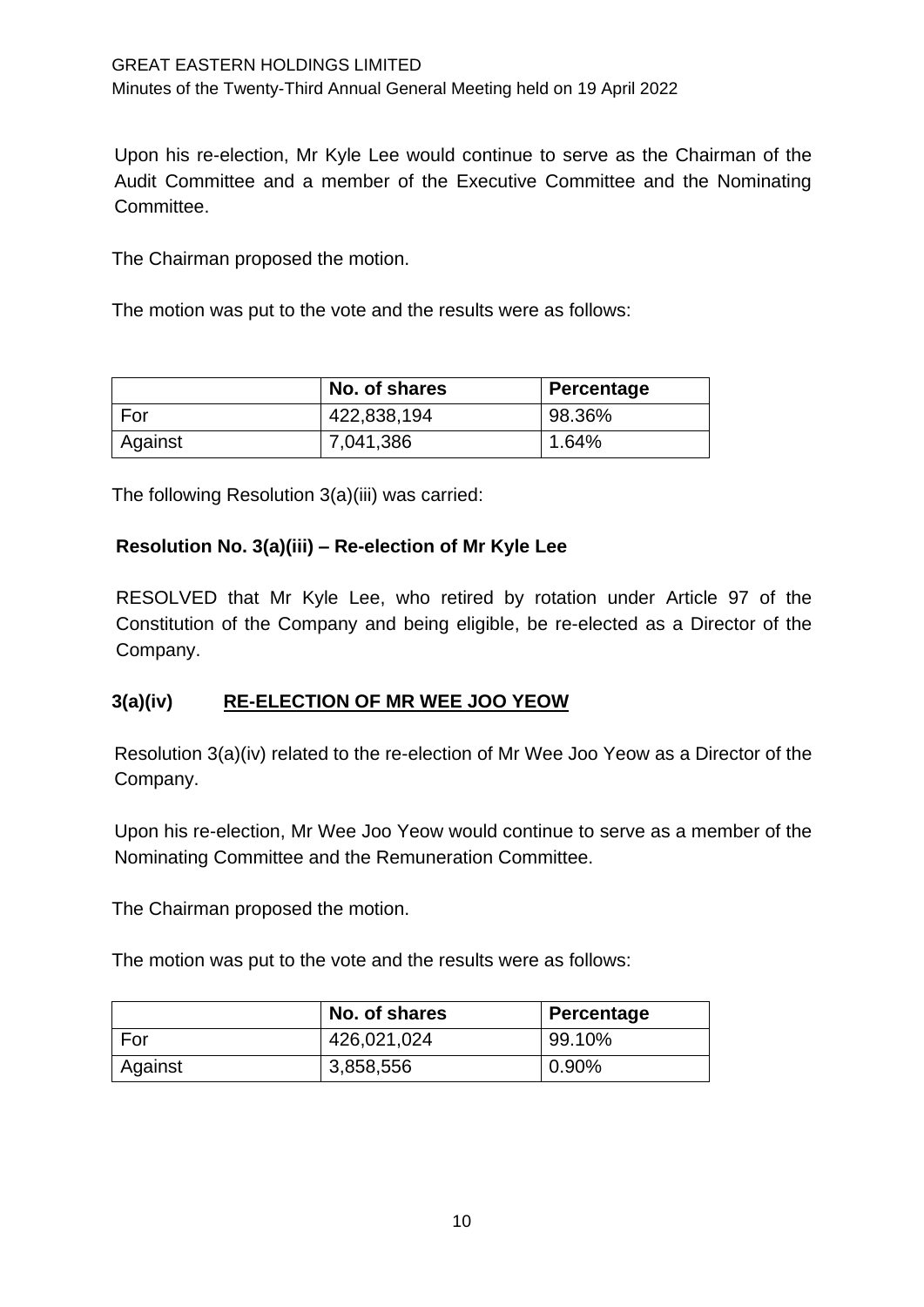The following Resolution 3(a)(iv) was carried:

## **Resolution No. 3(a)(iv) – Re-election of Mr Wee Joo Yeow**

RESOLVED that Mr Wee Joo Yeow, who retired by rotation under Article 97 of the Constitution of the Company and being eligible, be re-elected as a Director of the Company.

# **3(b) RE-ELECTION OF MS HELEN WONG**

Resolution 3(b) related to the re-election of Ms Helen Wong as a Director of the Company. Ms Helen Wong was appointed to the Board on 30 April 2021 and was retiring pursuant to Article 103 of the Company's Constitution.

Upon her re-election, Ms Helen Wong would continue to serve as a member of the Executive Committee, the Nominating Committee and the Risk Management Committee.

The Chairman proposed the motion.

The motion was put to the vote and the results were as follows:

|         | No. of shares | Percentage |
|---------|---------------|------------|
| For     | 425,944,082   | 99.08%     |
| Against | 3,935,498     | 0.92%      |

The following Resolution 3(b) was carried:

### **Resolution No 3(b) – Re-election of Ms Helen Wong**

RESOLVED that Ms Helen Wong, who retired under Article 103 of the Constitution of the Company and being eligible, be re-elected as a Director of the Company.

### **4 DIRECTORS' FEES**

Resolution 4 was to approve the proposed Directors' fees of S\$2,517,000 for the financial year ended 31 December 2021.

The increase in Directors' fees for the financial year ended 31 December 2021 was mainly attributable to an increase in the number of Directors from 10 in 2020 to 11 in 2021, the Directors' fees payable for the full year in 2021 to the Chairman and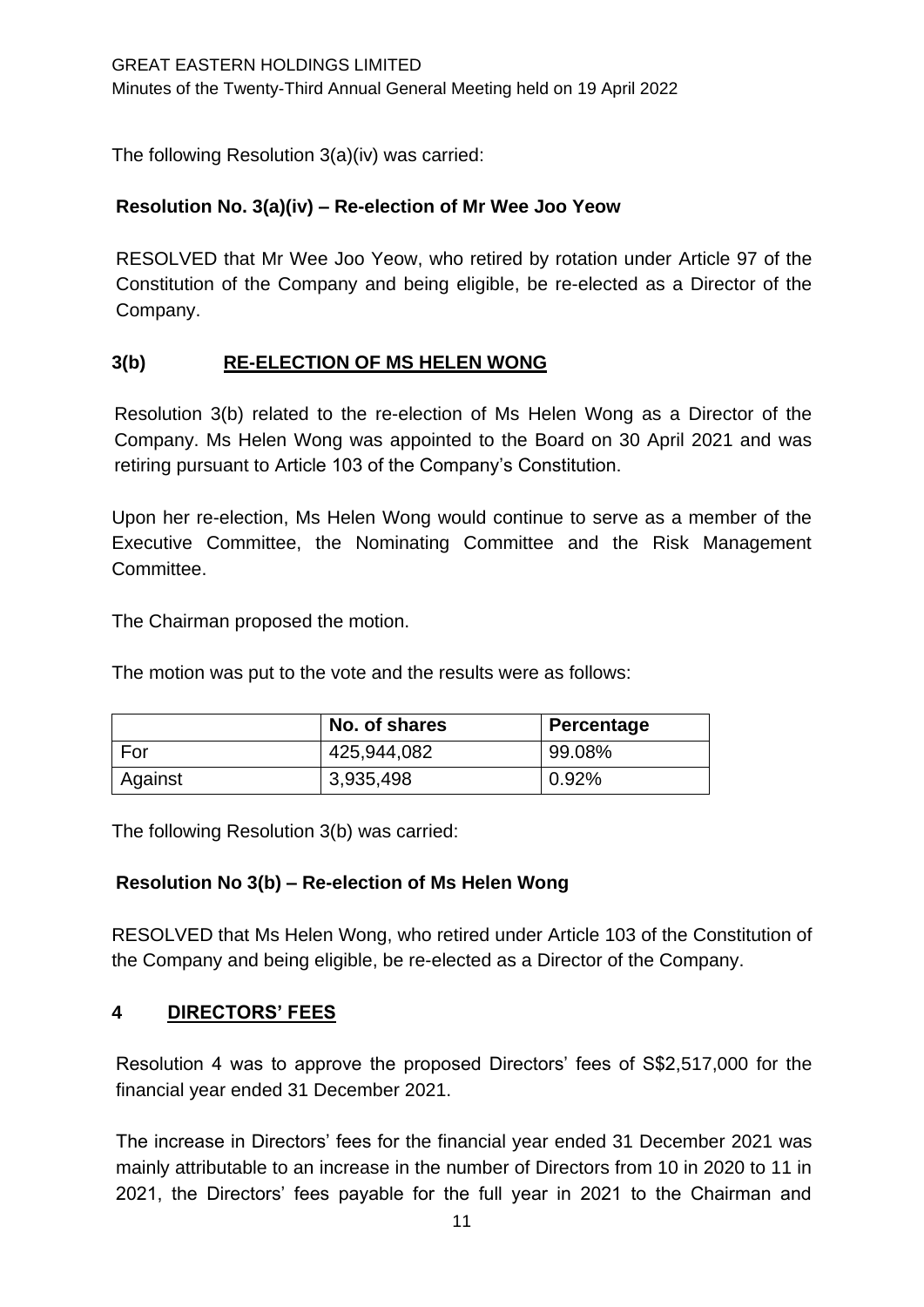members of the Sustainability Committee which was established on 1 March 2020, and the Directors' fees payable to Directors of the Company who were members of the Digital Initiatives Working Group which was established in March 2021 to assist the Board in reviewing Great Eastern Group's digital strategy.

The Chairman proposed the motion.

The motion was put to the vote and the results were as follows:

|         | No. of shares | Percentage |
|---------|---------------|------------|
| For     | 429,853,772   | 99.99%     |
| Against | 25,308        | $0.01\%$   |

The following Resolution 4 was carried:

### **Resolution No. 4 – Directors' fees**

RESOLVED that the Directors' fees of S\$2,517,000 for the financial year ended 31 December 2021 be approved.

# **5 RE-APPOINTMENT OF AUDITOR**

Resolution 5 was to re-appoint PricewaterhouseCoopers LLP as the Auditor of the Company and to authorise the Directors to fix its remuneration.

The Chairman proposed the motion.

The motion was put to the vote and the results were as follows:

|         | No. of shares | Percentage |
|---------|---------------|------------|
| For     | 426,736,780   | 99.25%     |
| Against | 3,227,500     | 0.75%      |

The following Resolution 5 was carried:

### **Resolution No. 5 – Re-Appointment of Auditor**

RESOLVED that PricewaterhouseCoopers LLP be re-appointed as the Auditor of the Company to hold office until the next Annual General Meeting and the Directors be authorised to fix its remuneration.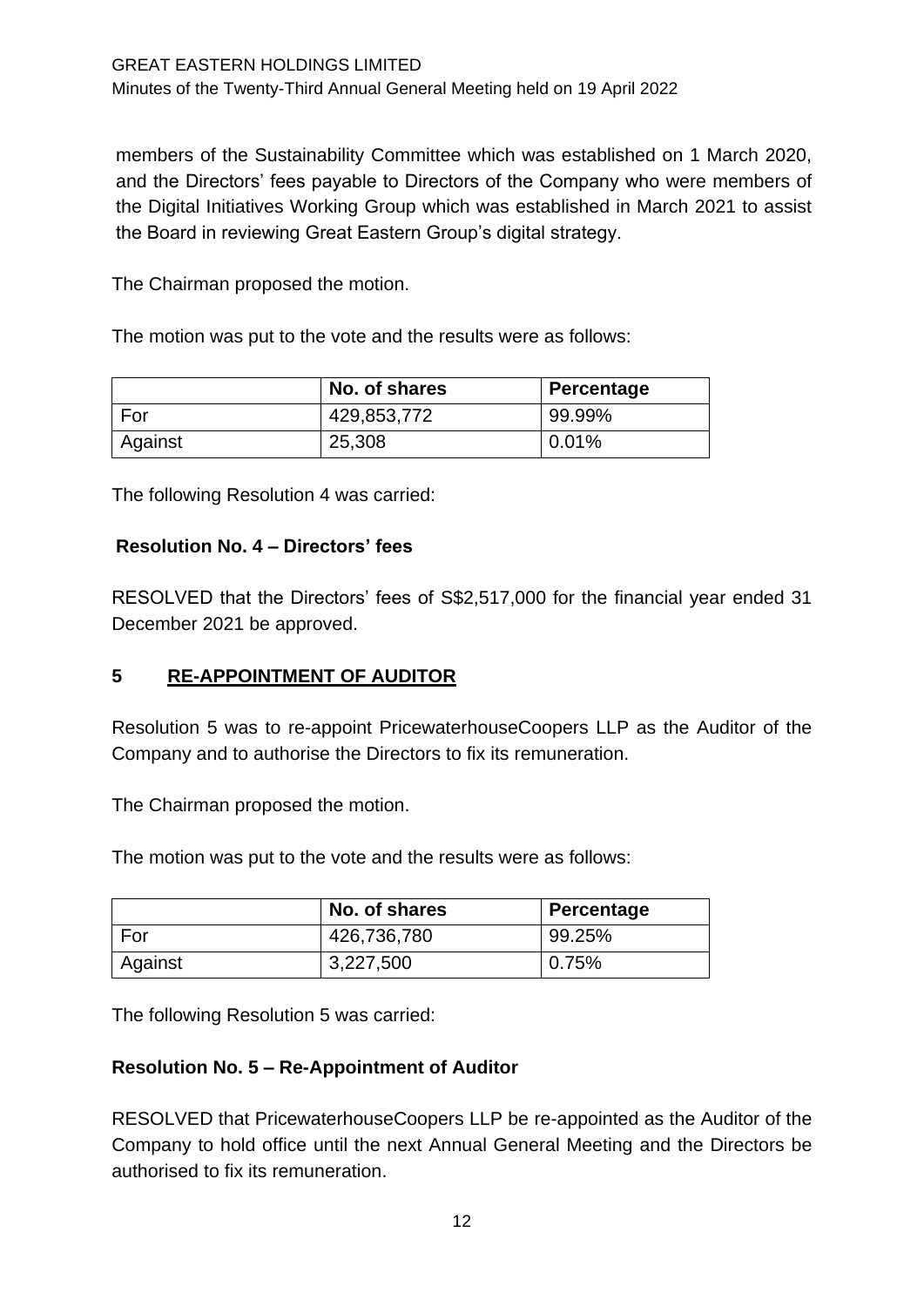# **As Special Business**

The Chairman moved on to the special business on the agenda.

## **6 GENERAL SHARE ISSUE MANDATE**

Resolution 6 was to seek shareholders' approval for the Company's renewal of the general share issue mandate. This mandate allowed the Directors to issue shares or to grant instruments which may require the issue of shares. Such shares must be issued on a *pro rata* basis, and must not, in the aggregate, exceed 50% of the total number of issued shares of the Company (excluding treasury shares and subsidiary holdings). For shares to be issued other than on a *pro rata* basis to shareholders of the Company, they must not exceed 10% of the total number of issued shares of the Company (excluding treasury shares and subsidiary holdings). This authority, if granted, would be valid until the conclusion of the next annual general meeting of the Company.

The Chairman proposed the motion.

The motion was put to the vote and the results were as follows:

|         | No. of shares | Percentage |
|---------|---------------|------------|
| For     | 424,297,567   | 98.70%     |
| Against | 5,582,213     | 1.30%      |

The following Resolution 6 was carried:

# **Resolution No. 6 – Authority for Directors to allot and issue shares and make or grant instruments convertible into shares**

RESOLVED that authority be and is hereby given to the Directors of the Company to:

- (a) (i) issue shares of the Company ("shares") whether by way of rights, bonus or otherwise; and/or
	- (ii) make or grant offers, agreements or options (collectively, "Instruments") that might or would require shares to be issued, including but not limited to the creation and issue of (as well as adjustments to) warrants, debentures or other instruments convertible into shares,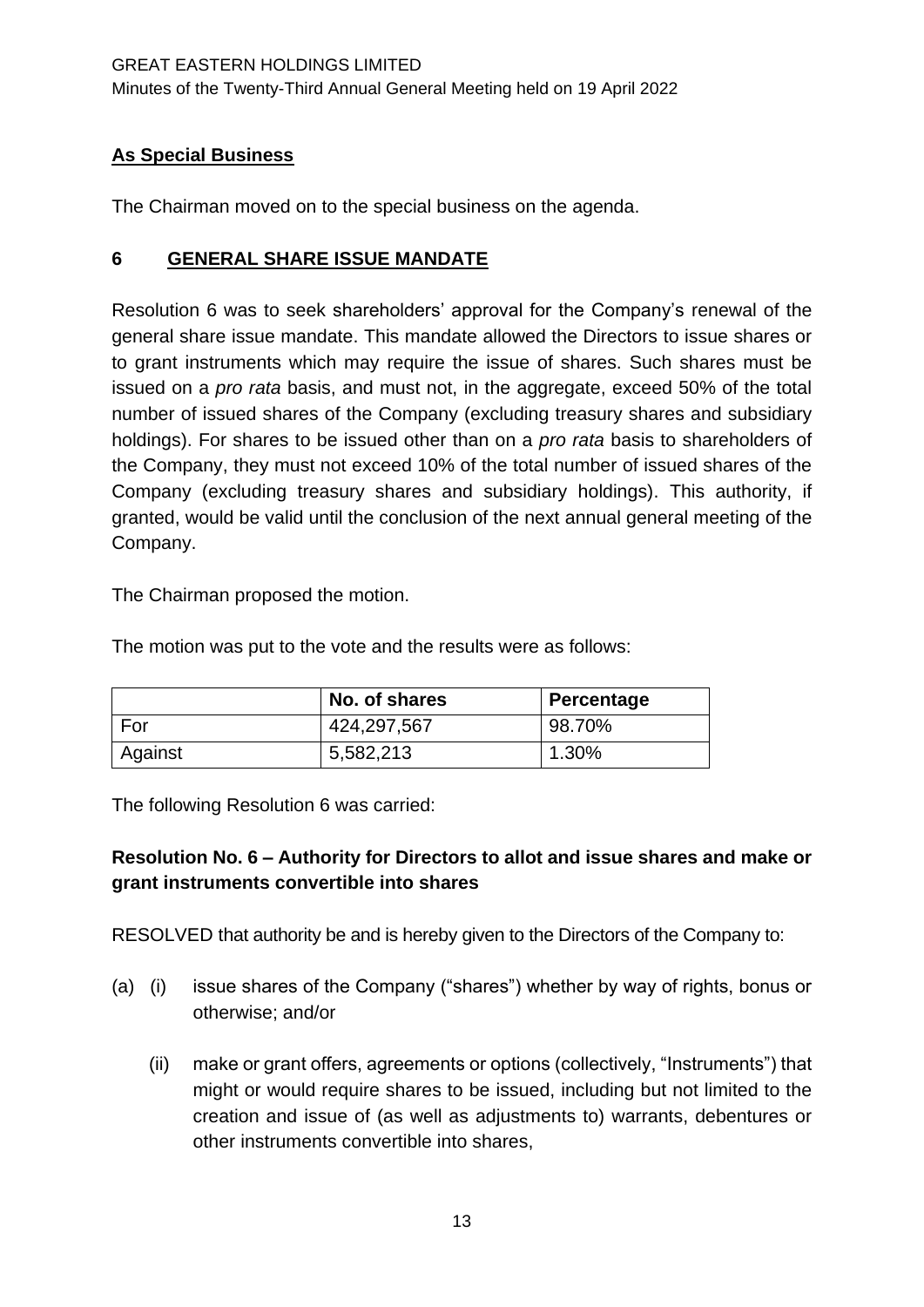at any time and upon such terms and conditions and for such purposes as the Directors may in their absolute discretion deem fit; and

(b) (notwithstanding the authority conferred by this Resolution may have ceased to be in force) issue shares in pursuance of any Instrument made or granted by the Directors while this Resolution was in force,

## provided that:

- (1) the aggregate number of shares to be issued pursuant to this Resolution (including shares to be issued in pursuance of Instruments made or granted pursuant to this Resolution) shall not exceed 50% of the total number of issued shares (excluding treasury shares and subsidiary holdings) (as calculated in accordance with sub-paragraph (2) below), of which the aggregate number of ordinary shares to be issued other than on a *pro rata* basis to shareholders of the Company (including ordinary shares to be issued in pursuance of Instruments made or granted pursuant to this Resolution) shall not exceed 10% of the total number of issued shares (excluding treasury shares and subsidiary holdings) (as calculated in accordance with sub-paragraph (2) below);
- (2) (subject to such manner of calculation and adjustments as may be prescribed by the Singapore Exchange Securities Trading Limited (the "SGX-ST")) for the purpose of determining the aggregate number of shares that may be issued under sub-paragraph (1) above, the total number of issued shares (excluding treasury shares and subsidiary holdings) shall be based on the total number of issued shares (excluding treasury shares and subsidiary holdings) at the time this Resolution is passed, after adjusting for:
	- (i) new shares arising from the conversion or exercise of any convertible securities or share options or vesting of share awards which were issued and are outstanding or subsisting at the time this Resolution is passed; and
	- (ii) any subsequent bonus issue, consolidation or subdivision of shares,

and, in sub-paragraph (1) above and this sub-paragraph (2), "subsidiary holdings" has the meaning given to it in the Listing Manual of the SGX-ST;

(3) in exercising the authority conferred by this Resolution, the Company shall comply with the provisions of the Listing Manual of the SGX-ST for the time being in force (unless such compliance has been waived by the SGX-ST) and the Constitution for the time being of the Company; and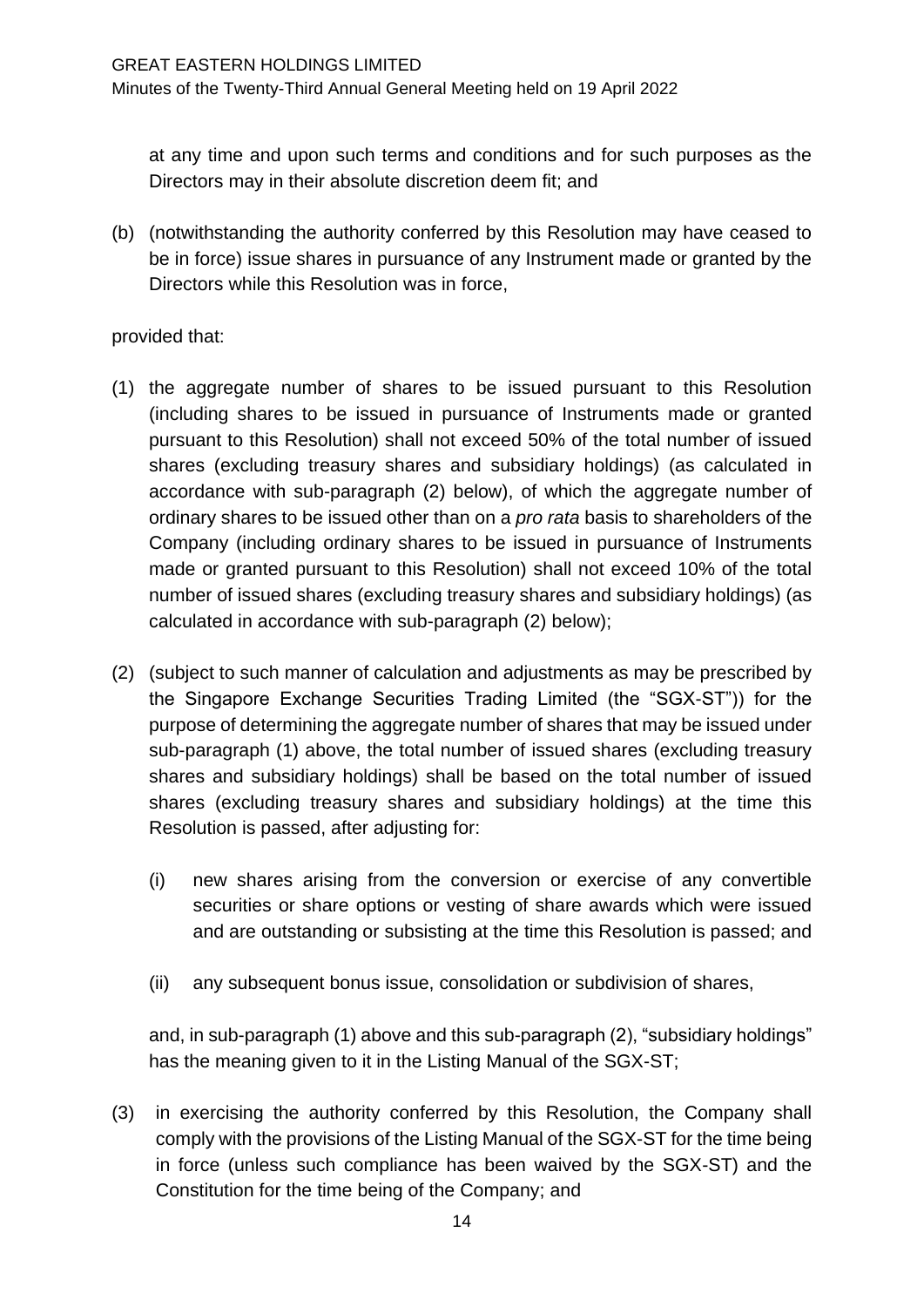(4) (unless revoked or varied by the Company in general meeting) the authority conferred by this Resolution shall continue in force until the conclusion of the next annual general meeting of the Company or the date by which the next annual general meeting of the Company is required by law to be held, whichever is the earlier.

# **7 MANDATE TO ALLOT AND ISSUE SHARES PURSUANT TO THE GREAT EASTERN HOLDINGS LIMITED SCRIP DIVIDEND SCHEME**

Resolution 7 was to seek shareholders' approval to authorise the Directors to allot and issue shares in the Company pursuant to the Great Eastern Holdings Limited Scrip Dividend Scheme. Shareholders' approval was required on an annual basis for the Directors to do so.

The Chairman proposed the motion.

The motion was put to the vote and the results were as follows:

|         | No. of shares | Percentage |
|---------|---------------|------------|
| For     | 429,871,872   | 100.00%    |
| Against | 7,908         | 0.00%      |

The following Resolution 7 was carried:

# **Resolution No. 7 – Authority for Directors to allot and issue shares pursuant to the Great Eastern Holdings Limited Scrip Dividend Scheme**

RESOLVED that authority be and is hereby given to Directors of the Company to allot and issue from time to time such number of shares as may be required to be allotted and issued pursuant to the Great Eastern Holdings Limited Scrip Dividend Scheme.

# **8 CONCLUSION OF MEETING**

As the formal business of the Meeting had been concluded and no notice had been received for any other business that might properly be transacted at the Meeting, the Chairman declared the Meeting closed.